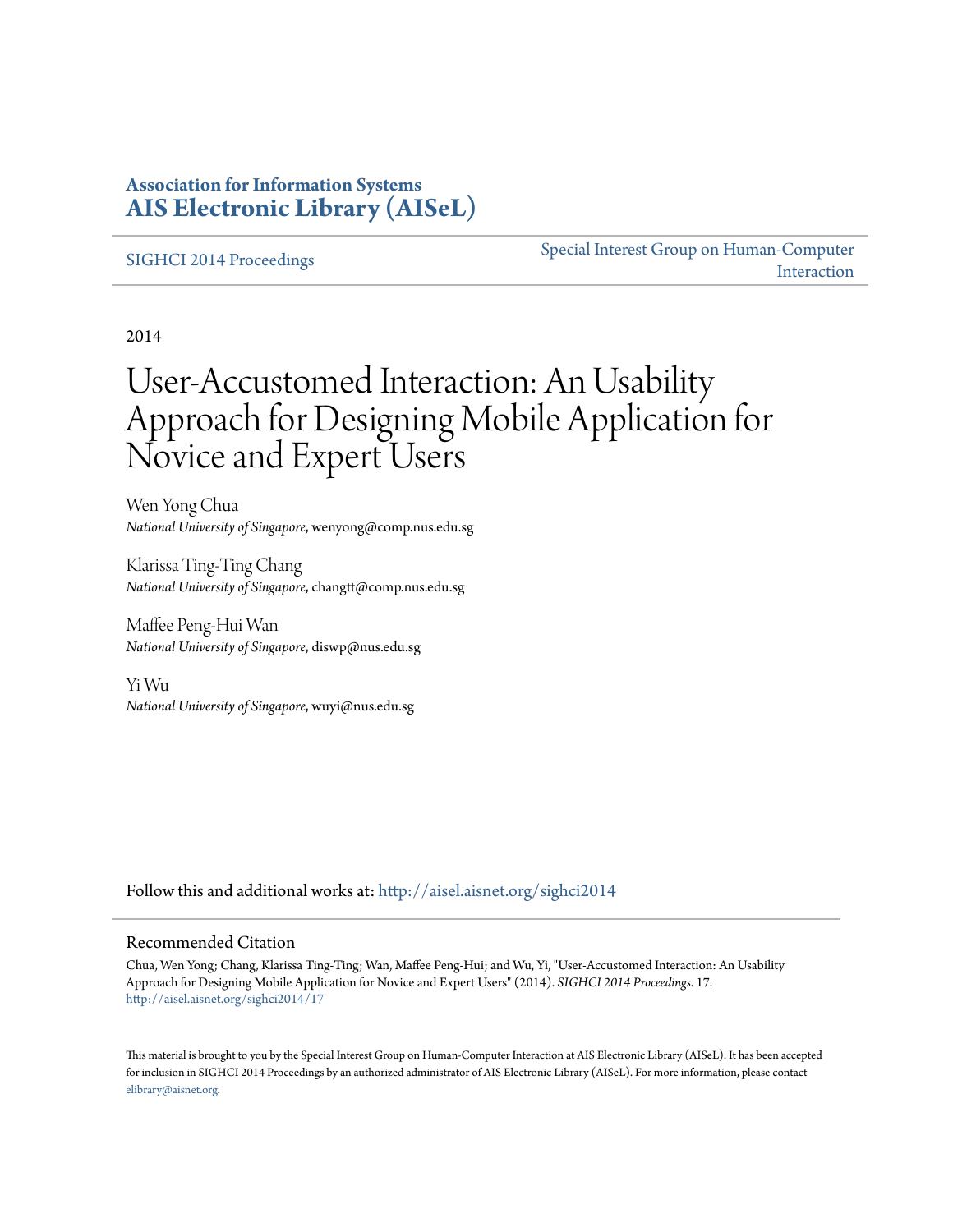## **User-Accustomed Interaction: An Usability Approach for Designing Mobile Application for Novice and Expert Users**

**Wen Yong Chua**  National University of Singapore wenyong@comp.nus.edu.sg

**Klarissa T. T. Chang**  National University of Singapore changtt@comp.nus.edu.sg **Maffee Peng-Hui Wan** National University of Singapore diswp@nus.edu.sg

**Yi Wu**  National University of Singapore wuyi@nus.edu.sg

#### **ABSTRACT**

The development of smartphone applications is prevailing globally, including the underserved communities consisting of a huge group of novice users. In spite of the growing number of novice users, we hardly consider usability for users with varying expertise level when we evaluate performance and satisfaction with usage of mobile applications. In this study, we argue that it is not suitable to design one interface for all users of progressively varying communities. Based on theories in design science research, we propose a user-accustomed approach to adapt mobile applications that integrate three types of interaction elements, namely localization, structural navigation and illustration. In an investigation of the proposed approach on mobile application, we empirically proved the effects of user-accustomed interaction techniques on performance and satisfaction between novice and expert users. The findings provide significant theoretical and practical implications for design and implementation of user interfaces on mobile applications.

#### **Keywords**

User-Accustomed Interaction, Localization, Structural Navigation, Illustration.

#### **INTRODUCTION**

The greatest challenge for developing successful mobile applications is to design an interface that is suitable for all users under different mobile environments (e.g. Spatial, Temporal and Contextual). The environments stress a significant consideration of how mobile application should be designed. Engaging applications on mobile devices has become important in our daily lives. However, engagement of mobile applications is a great challenge for millions of people living in the underserved communities of the developing countries (Deng and Chang 2012). These people are novice users who have inadequate contact with technology resulting in not having sufficient skills to use interactive elements such as menus (Medhi et. al. 2011). Since novice differ from expert whom typical user interfaces are designed for, it is critical to consider how to design usable applications.

Usability is "the extent to which a product can be used by specified users to achieve specified goals with effectiveness, efficiency, and satisfaction in a specified context of use" (ISO 9241-11 1997). To achieve greater usability, developers have to design interaction on mobile applications to adapt to users' needs and expertise (Vessy 1991). Adaptive systems have shown to improve users' performance and satisfaction (Adipat et. al. 2011). A highly learnable interface emphasizes on needs of novice users, permitting them to gain proficiency and efficiency (MacDorman 2011). However, efforts in adapting mobile applications to users' expertise have been limited to geographical boundaries of regions. To address the gap between the need for mobile applications that cater to users' expertise and lack of interaction techniques in existing literature for diverse users, we propose an approach known as user-accustomed interaction to provide localization, structural navigation and illustration on mobile applications based on users' expertise levels. This research aims to provide answers to two significant research questions:

- 1. What are the impacts of user-accustomed interaction (localization, structural navigation and illustration) on usability of mobile applications?
- 2. How does expertise level of users affect the impacts of user-accustomed interaction (localization, structural navigation and illustration) on usability of mobile applications?

Our research is based on the design science research framework (Hevner et. al. 2004), which provides a set of systematic protocols for developing new information systems artifacts to solve a problem in a logical and practical approach. We developed three types of artifacts in this research. First, we created a research model that associates the user-accustomed interaction techniques to users' performance and satisfaction. Second, we analyze and integrate the interaction techniques based on cognitive fit theory (Vessy 1991), information foraging theory (Pirolli 2007) and automaticity theory (Logan 1988). Third, we implement prototypes with various useraccustomed interaction techniques on mobile devices. These prototypes are deployed in an empirical assessment of the proposed approach with novice and expert users.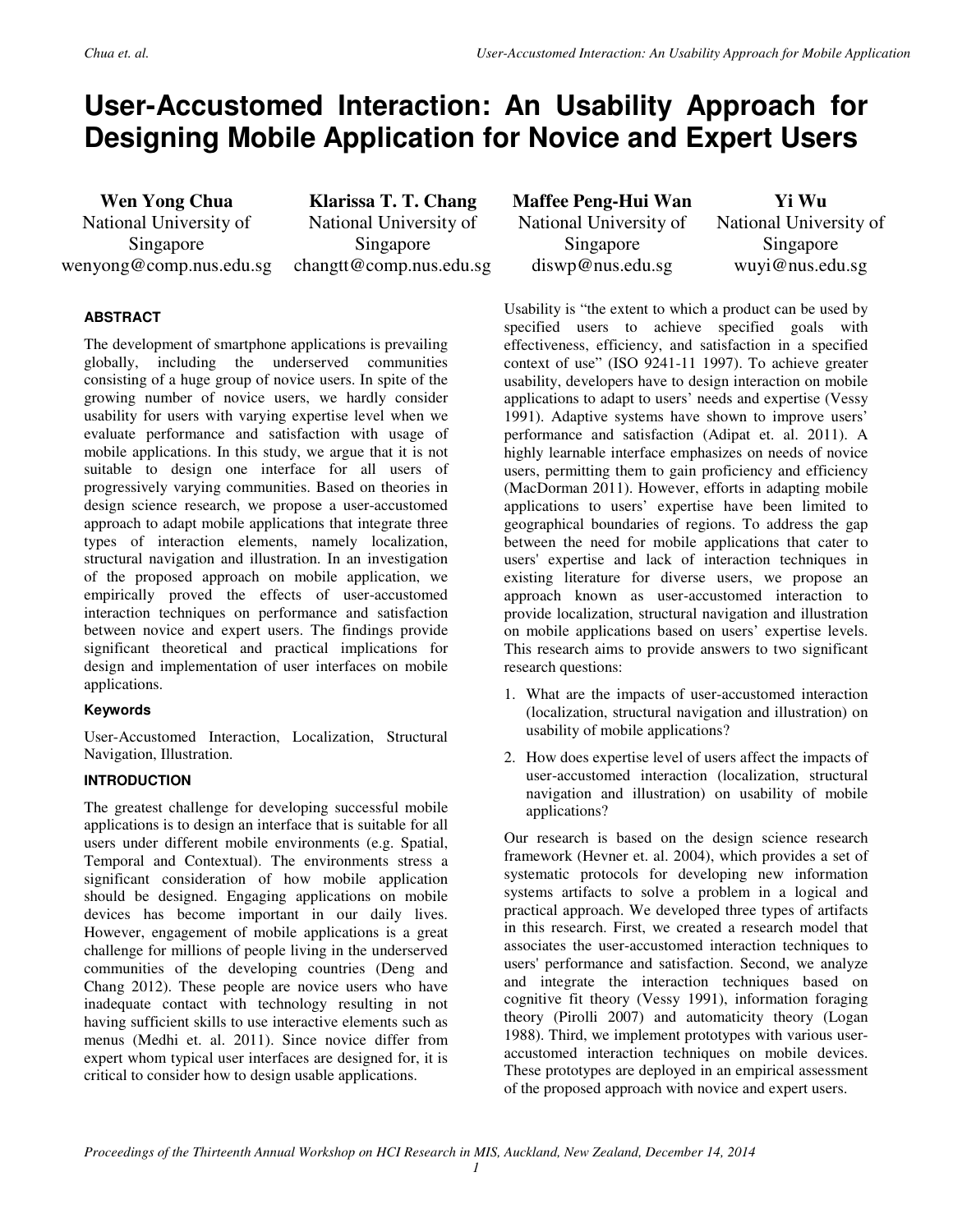#### **LITERATURE REVIEW**

Following the usability guidelines framework by Seong 2006, we identify key interaction elements for consideration while designing mobile interface to increase usability. The framework consists of 'User Analysis' (e.g. adapting to users' expertise level), 'Interaction' (e.g. localization, illustration) and 'Mobile Learning Interface Design' (e.g. structural navigation). Usability of mobile applications can be affected by content that is delivered (i.e., localization), amount of content on each screen (i.e., structural navigation) and format of the content in terms of textual, image and other visualization cues (i.e., illustration).

#### **Localization (L)**

According to the framework, one of the guidelines in the 'Interaction' category is to 'Minimize human cognitive load'. Localization is providing up-to-date location specific information. It is critical for mobile application due to contextual mobility. Mobile devices allow users' geographical location to be used by cellular triangulation and global positioning technologies (Ning et. al. 2009).

Vessy(1991) suggested in cognitive fit theory that a match between users' goal and information available increases users' satisfaction. A mental representation of the problem is created based on the information available. It replicates the representation of the problem in the limited working memory. A discrepancy between the goal and information available requires users to take extra effort to comprehend the information. During comprehension, user might perceive the information to be irrelevant and thus ignoring it. Accuracy of information is compromised, resulting in application to be perceived as not useful (Adipat et. al. 2011). Therefore, we hypothesize:

*H1: L will lead to higher degree of usability as compared to content with no L.*

#### **Structural Navigation (S)**

Another guideline in the 'Interaction' category is 'Small Screen Display'. Structural Navigation is critical for mobile application due to the spatial and temporal mobility where users perform task simultaneously. Taivalsaari (1999) suggested that reducing the number of elements on each screen could resolve issues that arise from a limited screen size of mobile device. The structure an application has for the individual to navigate around the system to perform a task is 'Structural Navigation'. It indicates the way mobile application (i.e., structure), and how efficiently the procedures (i.e., navigation) of mobile application are designed (Hoyoung et. al. 2005).

A user with the "accommodating" learning style learns primarily from "hands-on experience" (Kolb 1984). A task is conducted in a step-by-step manner during learning stage. Solutions can be retrieved directly from memory after learning stage. Automaticity replicates the build-up of routines in memory (Logan 1988). Structural Navigation allows only elements from one level of hierarchy to be shown at each time. Usable mobile applications should be easy to learn and remember. Therefore, we hypothesize:

*H2: S will lead a higher degree of usability as compared to flat navigation.* 

#### **Localization (L) + Structural Navigation (S)**

With adherence to the cognitive fit theory, presenting users with localization enable task to be accomplished in a shorter period of time with minimal effort (Adipat et. al. 2011). Localization provides users with up-to-date location-specific information. According to the theory of automaticity and the experiential theory, structural navigation affect users' task performance. With structural navigation, user can receive direction on how the task needs to be completed (Taivalsaari 1999). Hence, we predict that existence of structural navigation with localized content will increase the degree of usability of a user. Therefore, we hypnotize:

*H3: L + S will lead to a higher degree of usability as compared to L.* 

#### **Illustration (I)**

'Minimizing Cognitive Load' is another guideline in the 'Interaction' category. Users with low-literacy level will require the help of images to understand the information. Illustration is the visual presentation of information. Orientation, color, density, contrast and size of the texture pattern are effective cues for perceiving an image (Kjelldajl 2003). Information foraging theory (Pirolli 2007), in relation to user-accustomed interaction, explains how decisions are made when engaging in mobile application. It studies how mobile application can be accustomed to improve usability. The theory states that users depend on information scent to determine the information. Information scent in this context is the different information cues. Users will make decision based on information scent. Hence, information scent is crucial in application usage because it guides them to the appropriate choices. Therefore, we hypothesize:

*H4: I will lead to higher degree of usability as compared to L.* 

#### **Localization (L) + Illustration (I)**

Localization contain only textual information and illustration contain only images. Images with textual information are better than images-only representation as they are perceived to be easier to use. Hence, we predict that localization with illustration will increase the degree of usability. Specifically, we hypothesize:

*H5: L + I will lead to a higher degree of usability as compared to L.* 

#### **Localization (L) + Illustration (I) + Structural Navigation (ALL)**

With the various techniques mentioned, an individual might question if more user-accustomed techniques will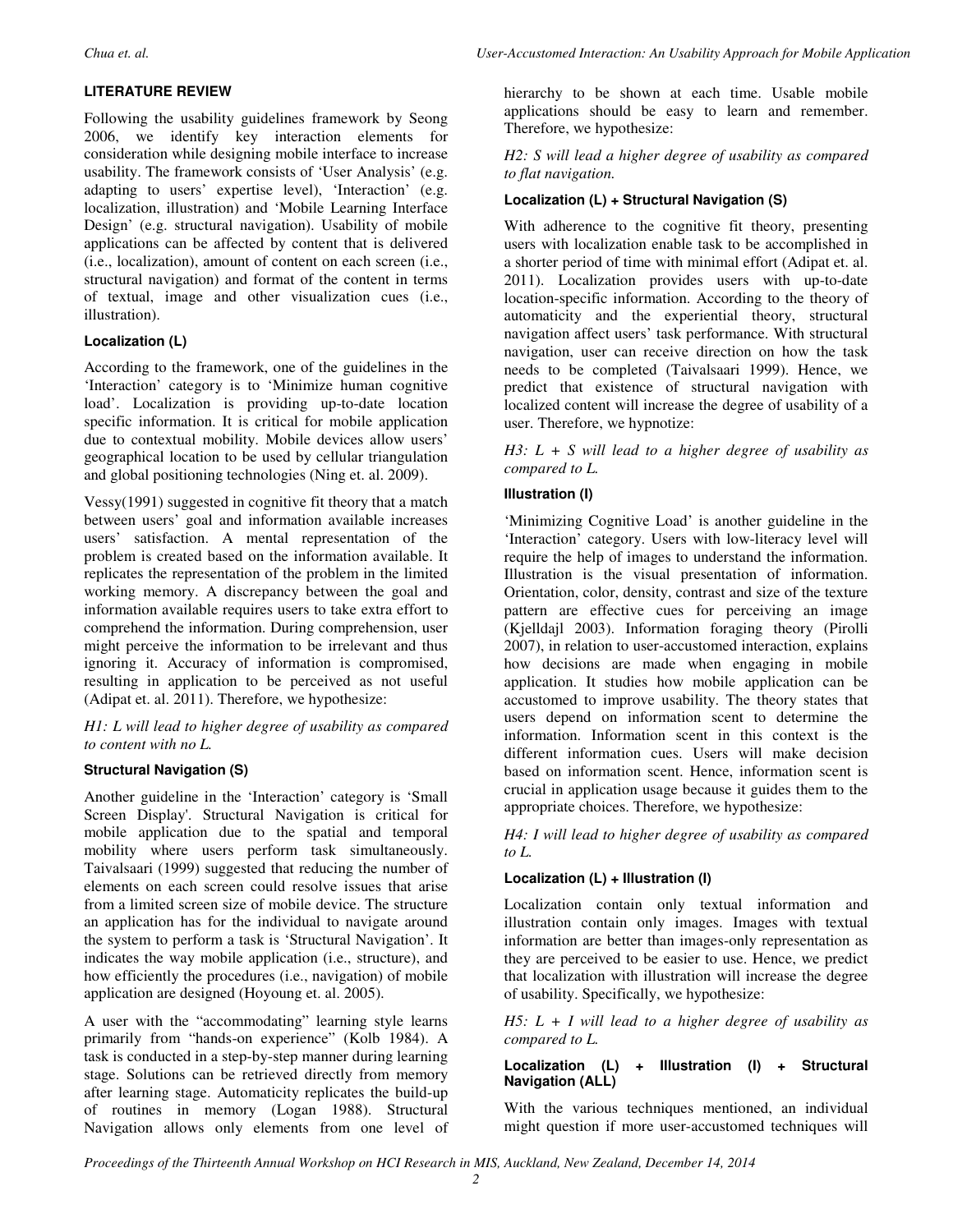increase the degree of usability. Localization provides upto-date location specific content so as to minimize the problem of information overload. According to the cognitive fit theory (Vessy 1991), presenting user with information that matches the goal of the users' task increases users' task performance as well as users' satisfaction (Adipat et. al. 2011). Pirolli (2007) proposes in the information foraging theory that information cues helps the user to have better understanding of the content presented. According to the theory of automaticity and experiential theory (Logan 1988), a novice user will learn better if the task is carried out in a step-by-step manner, i.e., structural navigation. Therefore, we predict that the degree of usability will be higher when all the useraccustomed techniques are incorporated.

*H6: C with I and S will lead to higher degree of usability as compared to L and I.* 

#### **Expertise Levels**

Novice users "know the task but have little knowledge of the system". Expert users "have deep knowledge of tasks and related goals and the actions required to accomplish the goals". An effective user interface of a mobile application is important for enhancing users' satisfaction. However, existing user adapted presentation techniques are targeted at expert users only (Kolb 1984). Existing literatures on mobile users suggest that expert and novice users vary in expertise from two dimensions – goal and prior experience (MacDorman 2011). Nicholls (1984) acknowledged two types of goals - learning and performance goals. Learning goal is a goal where a user wants to learn something new or to improve their current level of competence. A novice user wants to gain proficiency and efficiency to become an expert user (learning goal). An expert user who has already obtained the maximum proficiency would like to compete to be the best among their peers. An example of performance goal is where individuals perform a task to demonstrate their competence with minimal errors (Nicholls 1984). Prior experience refers to the current knowledge a user has that can be transformed into a skill. For example, a novice user who only has a few attempts with mobile application does not have prior experience with mobile application (Norman 1983). This has triggered an inverse relation between the time taken to perform a task and the users' prior experience. That is, an expert takes a lesser amount of time to perform a task as compared to a novice user due to the prior experience gained from the extensive practices (Kolb 1984). Hence, we hypothesize:

*H7: The relationship between user-accustomed interaction and degree of usability is contingent on expertise level.* 

#### **RESEARCH METHODOLOGY**

To examine the moderating effect between the useraccustomed interaction techniques and the expertise level, we conducted a controlled laboratory experiment with an 8 x 2 factorial design using prototypes equipped with

eight user-accustomed interaction techniques being a within-subject factor and expertise level (expert versus novice) being a between-subjects factor. Participants were randomly assigned to the mobile application prototype that was equipped with different user-accustomed interaction techniques. The participants were asked to start the experiment by performing a pre-experiment survey that has questions regarding to their demographics. The participants were required to perform the postexperiment survey after they have completed the tasks on the mobile prototype. Laboratory experiment allows participants to concentrate on the given tasks with minimal confounding effects of factors such as lighting that often exist in field studies.

#### **Prototypes**

To test the hypotheses, we implemented 8 different mobile prototypes. To access the effect of the different user-accustomed techniques, we minimized the potential influence of other actions by ensuring that the placement of information and other elements remained in the same position throughout the system.

#### **Participants**

A total of 160 participants participated in this study. 79 were university students and 71 were foreign workers. There are 88 female participants and 72 male participants. Through a pre-experiment survey, we ensured that all participants had no experience with agricultural mobile application. Participants were randomly assigned into 8 presentation user-accustomed groups.

#### **Measurements**

Usability was measured through users' performance and satisfaction with the prototype. Users' performance was measured through task completion time. Participants noted the start and end time of the task. We kept track of the time when the first screen was being loaded and the time where the last screen was loaded to verify the accuracy of time noted. Users' perception was measured based on perceived ease of use and perceived usefulness. We adapted from the End-User Computing Satisfaction (EUCS) instrument for measuring users' perception.

#### **DATA ANALYSES**

 We used ANOVA to analyze the effect user-accustomed interaction. We used Bonferrini multiple comparison as it is a robust method for multiple comparison in the withinsubjects designs. Descriptive statistics of perceived ease of use (PEOU) and perceived usefulness (PU) are presented in Table 1.ANOVA reveals a significant main effect of accustomed techniques (F  $(7,152) = 2655.21$ , p < 0.05). It does not reveal a moderating effect from the user-accustomed techniques on users' expertise level (F  $(1,158) = 0.02$ ,  $p > 0.05$ . Hence, H7 is not supported. Result shows that there is significance in the users' PEOU when participants are using prototype with illustration (P< 0.05).

*Proceedings of the Thirteenth Annual Workshop on HCI Research in MIS, Auckland, New Zealand, December 14, 2014*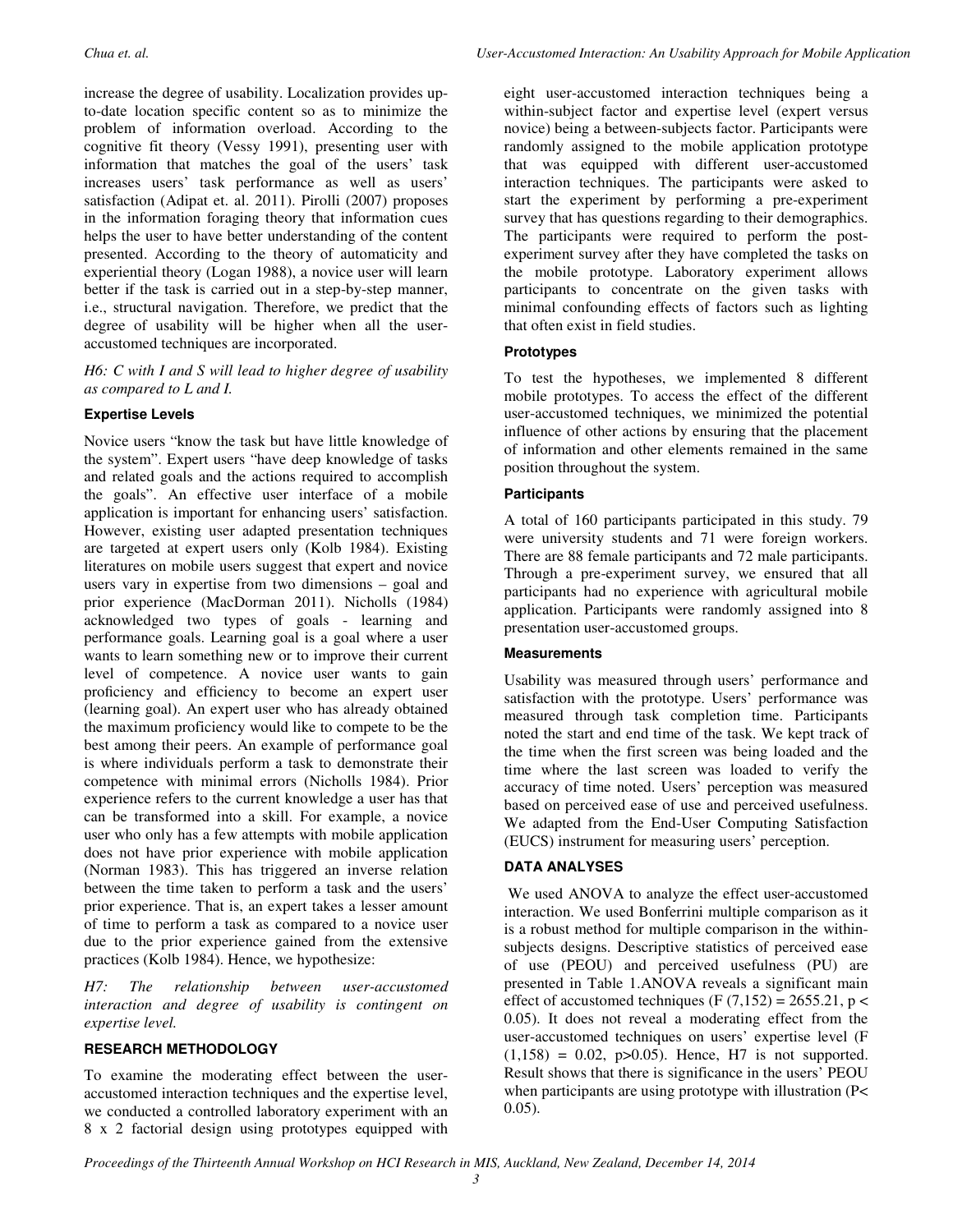| Prototype | Expertise<br>level | <b>PEOU</b> |              | PU   |              |
|-----------|--------------------|-------------|--------------|------|--------------|
|           |                    | Mean        | Std.<br>Dev. | Mean | Std.<br>Dev. |
| A11       | Expert             | 6.87        | 0.23         | 4.90 | 0.473        |
|           | Novice             | 6.80        | 0.53         | 6.77 | 0.63         |
| $L + I$   | Expert             | 6.77        | 0.22         | 6.73 | 0.58         |
|           | Novice             | 6.90        | 0.22         | 6.83 | 0.36         |
| $L+S$     | Expert             | 6.83        | 0.24         | 1.10 | 0.32         |
|           | Novice             | 6.87        | 0.23         | 1.30 | 0.29         |
| L         | Expert             | 6.77        | 0.27         | 2.70 | 0.10         |
|           | Novice             | 6.80        | 0.32         | 1.47 | 0.59         |
| $I + S$   | Expert             | 1.13        | 0.17         | 2.73 | 0.34         |
|           | Novice             | 1.17        | 0.24         | 4.53 | 0.39         |
| T         | Expert             | 1.13        | 0.23         | 1.13 | 0.23         |
|           | Novice             | 1.10        | 0.22         | 2.57 | 0.90         |
| S         | Expert             | 1.13        | 0.23         | 4.87 | 0.45         |
|           | Novice             | 1.20        | 0.36         | 1.67 | 0.50         |
| $\Omega$  | Expert             | 1.17        | 0.18         | 1.23 | 0.42         |
|           | Novice             | 1.13        | 0.17         | 1.33 | 0.50         |

**Table 1: Descriptive Statistics of PEOU and PU**

Therefore, H4, H5 and H6 are supported. However, users' perception is not significant when using the prototype with localization (L, L+I, and L+S) Hence, H1 is not supported. Result has shown that structure (S) technique has only led to a greater impact on a users' perception. Therefore, H2 and H3 are only partially supported.

 ANOVA reveals a significant main effect of useraccustomed techniques (F  $(1,152) = 35.17$ , p < 0.05). It reveals a moderating effect from the user-accustomed techniques on users' expertise level (F  $(1,158) = 16.70$ , p > 0.05). Therefore, we analyzed it in a detailed manner by conducting multiple comparisons of user-accustomed techniques on PU at two levels of users' expertise level. Results shows that there is a high level of significance on the prototype that is equipped with localized content for both the novice and expert users. Hence, H3, H5 and H6 are supported. H1 is only partially supported, as it does not have a significant impact on the perception. We can also see that the significance level of the prototype equipped with the structure interaction was high among the expert user but not for the novice users. Therefore, H7 is supported and H2 is also partially supported. The significance level of the prototype that is equipped with image representation alone is high among the novice user. Hence, H4 is also partially supported. The descriptive statistics of search time is reported in Table 2. ANOVA on search time shows a significant main effect of user-accustomed techniques (F  $(7,152) = 2.88$ , p < 0.05) and users' expertise level (F  $(1,158) = 166.52$ , p < 0.05). The significant interaction suggests that the effect of user-accustomed techniques could be moderated by

| Prototype | Expertise<br>Level | <b>Task Completion</b><br>Time(s) | Sample   |      |
|-----------|--------------------|-----------------------------------|----------|------|
|           |                    | Mean                              | Std.Dev. | Size |
| A11       | Expert             | 109.30                            | 19.89    | 10   |
|           | Novice             | 255.00                            | 30.28    | 10   |
| $L + I$   | Expert             | 94.50                             | 3.03     | 10   |
|           | Novice             | 355.00                            | 30.28    | 10   |
| $L + S$   | Expert             | 124.50                            | 3.03     | 10   |
|           | Novice             | 255.00                            | 30.28    | 10   |
| L         | Expert             | 84.50                             | 3.03     | 10   |
|           | Novice             | 355.00                            | 30.28    | 10   |
| I         | Novice             | 345.00                            | 30.28    | 10   |
|           | Expert             | 134.50                            | 3.028    | 10   |
| S         | Novice             | 356.00                            | 31.70    | 10   |
|           | Expert             | 154.50                            | 3.028    | 10   |
| O         | Novice             | 355.00                            | 30.28    | 10   |
|           | Expert             | 94.50                             | 3.028    | 10   |

uses' expertise level. Therefore, H7 is supported. Hence, we analyzed task completion time in a more detailed manner by conducting multiple comparisons of useraccustomed techniques at each of the users' expertise level separately. Task completion time used by the participants when they used any of the eight mobile<br>applications with user-adapted interaction was applications with user-adapted interaction was significantly lesser than the task completion time used by participants while using the mobile application that is without any user-accustomed interaction  $(p<0.01)$ . The results show that conditions without Localization (I, S, I+S, O) shows that there was no significance in the time used to perform the task  $(p > 0.01)$ . Hence H1 is supported. Results also show that Structure (S) technique has only led a novice user to perform a task at a significantly shorter time. Expert users on the other hand used a shorter time with the conditions without the structure (L, L+I) conditions. Therefore, H2 and H3 are only partially supported. Hence, expert and novice users have different habits of mobile device usage. **Table 2: Descriptive Statistics of Task Completion Time**

#### **DISCUSSION**

There are several major findings in this study. First, the different user-accustomed techniques significantly reduce the mobile task performance time, which increase the degree of usability. The results strongly indicate that restricting number of elements on each screen is effective especially with users who have little experience with mobile application. Second, structural navigation might not have significant impact the users' perception of an expert user as we expected. There are a few possible reasons for these surprise findings: 1) with more usage experience, expert users have a higher expectation of a good mobile application. 2) Expert users prefer shortcut keys to perform the function with minimal clicks in lesser

*Proceedings of the Thirteenth Annual Workshop on HCI Research in MIS, Auckland, New Zealand, December 14, 2014*